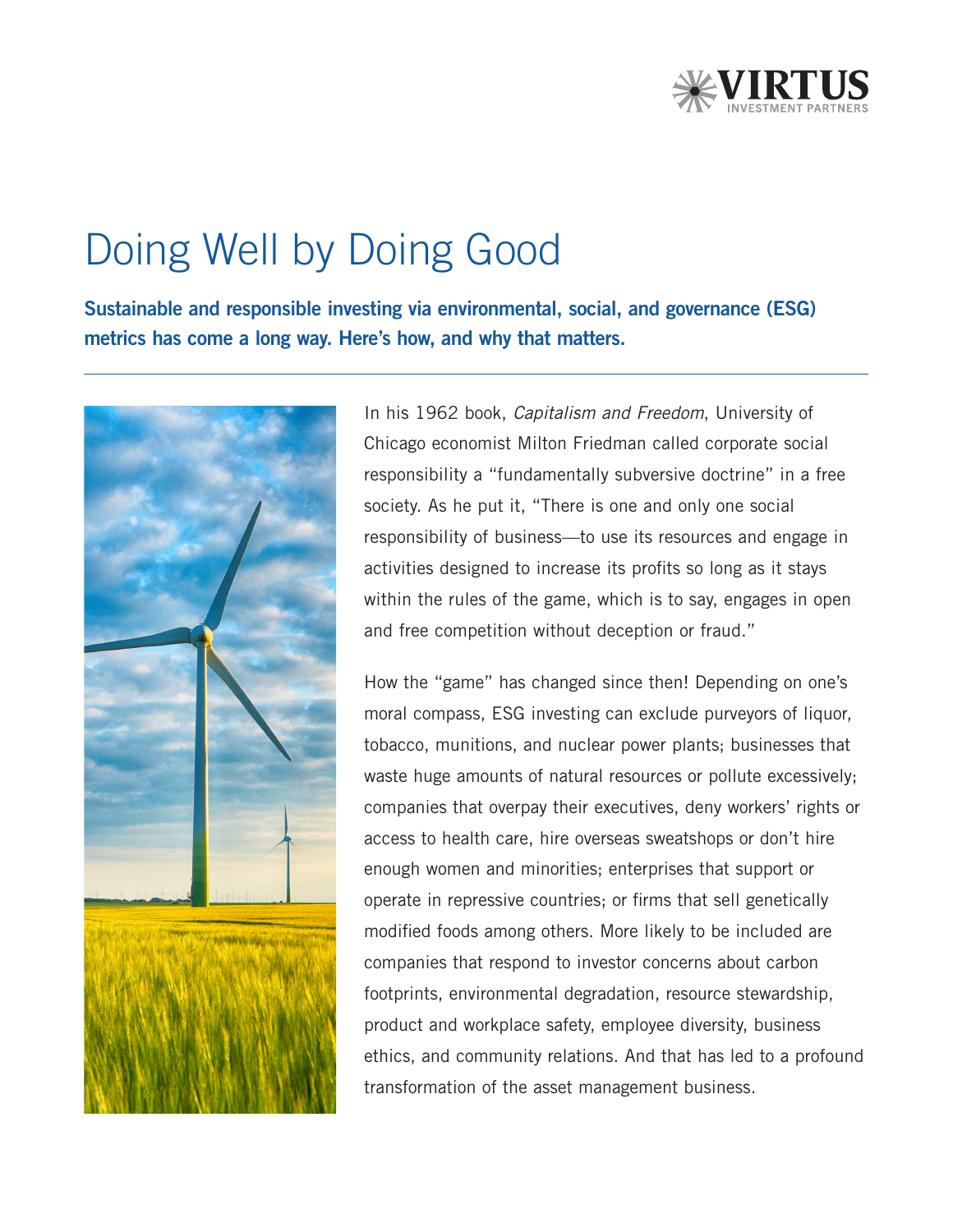# ESG Flexibility at Virtus

We believe that ESG principles impact a company's financial performance, competitive positioning, brand equity, and shareholder value. We fully encourage and support our affiliated investment managers and select unaffiliated subadvisers who are committed to the United Nations Principles for Responsible Investment (UN PRI), an international network of investors committed to:

1 Incorporating ESG issues into investment analysis and decision making.

2 Actively incorporating ESG issues into ownership policies and practices.

Seeking appropriate disclosure on ESG issues by the entities in which they invest.

4 Promoting acceptance and implementation of the Principles within the investment industry.

5 Working together to enhance the effectiveness of implementing the Principles.

Reporting on their activities and progress towards implementing the Principles.

As of June 30, 2021, 82% of Virtus' assets under management were managed by affiliates or subadvisers that are signatories to the UN PRI.

## Why ESG Investing Matters

According to the research firm Opimas, the value of global assets applying ESG metrics to investment decisions has more than tripled over eight years, to \$40.5 trillion in 2020.<sup>1</sup> As for the United States, US SIF: The Forum for Sustainable and Responsible Investment reports that sustainable investing assets now account for \$17.1 trillion or one in three dollars—of the total U.S. assets under professional management—a 42% increase over 2018.

Of course, estimates of ESG assets under management may vary, since ESG reporting standards are very much in flux. Rules in Europe, the largest market for sustainable investing, are considered more developed. At any rate, financial professionals should have plenty of opportunity to help investors align their long-term investment goals with their personal values as the risks and economic costs of climate change and infectious diseases continue to make headlines. According to a recent Broadridge survey, six in 10 financial professionals (particularly younger and female) already use ESG funds, and 81% of financial professionals plan to use ESG over the next two years.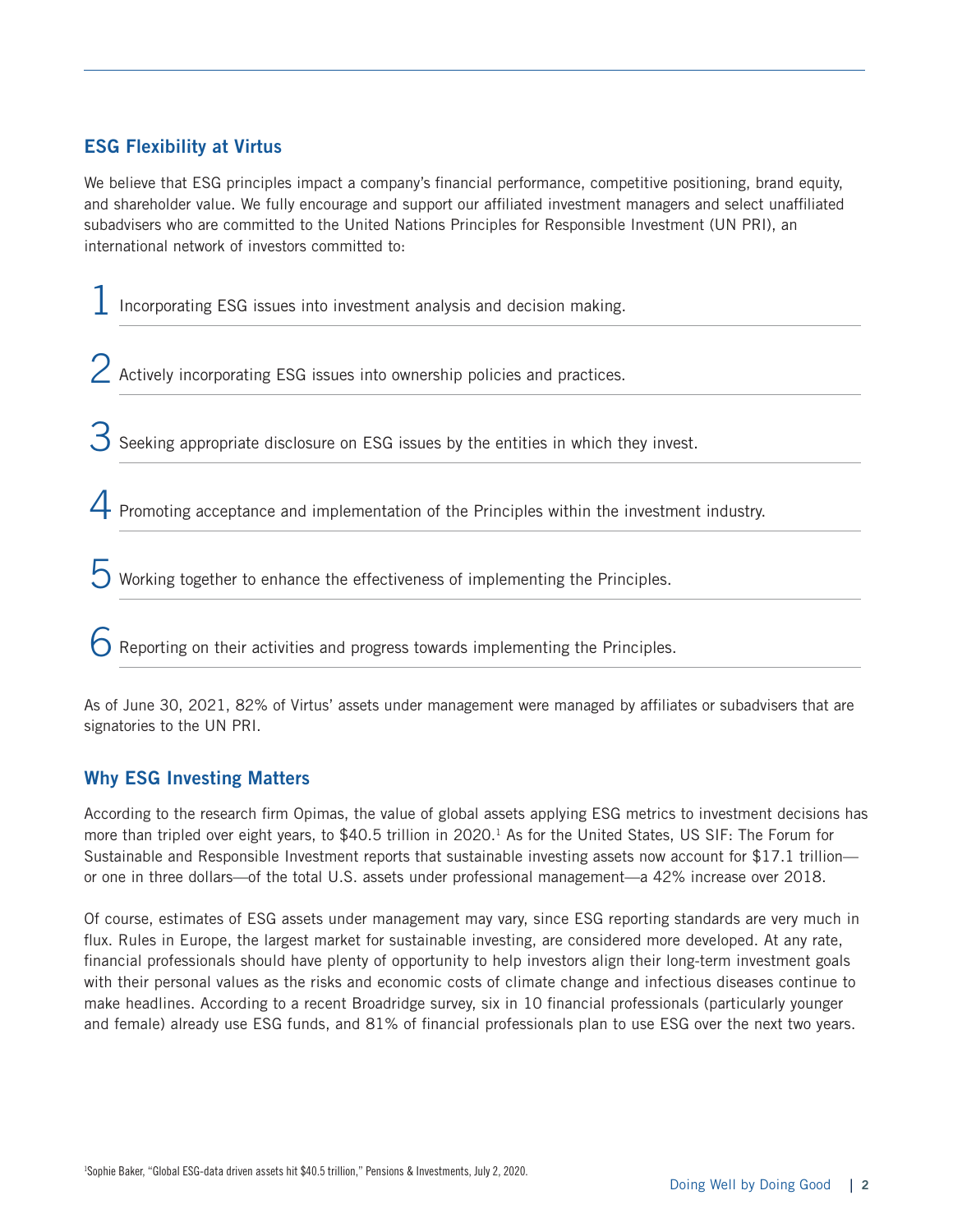## Increasing Focus on Climate, among Other Risks

Cerulli Associates, a research and consulting firm specializing in asset management and distribution trends worldwide, reports that nearly all (98%) U.S. asset managers that have an ESG integration approach are evaluating underlying portfolio companies' climate-related risk. But risk assessment encompasses a wide variety of other issues as illustrated in the following two graphics.

#### ASSET MANAGERS: TOP 20 ESG THEMES INCORPORATED INTO ESG INTEGRATION PROCESS, 2020

| Rank | <b>Issue</b>                               | Category      | <b>ESG Integration/Consideration</b> |
|------|--------------------------------------------|---------------|--------------------------------------|
|      | Climate change/carbon                      | Environmental | 98%                                  |
| 2    | Human rights                               | Social        | 90%                                  |
| 3    | Labor standards                            | Social        | 90%                                  |
| 4    | Pollution                                  | Environmental | 90%                                  |
| 5    | Energy efficiency                          | Environmental | 90%                                  |
| 6    | Board issues/composition                   | Governance    | 90%                                  |
| 7    | Clean water/water scarcity                 | Environmental | 87%                                  |
| 8    | Responsible supply chain/material sourcing | Governance    | 87%                                  |
| 9    | Bribery and corruption                     | Governance    | 87%                                  |
| 10   | Waste management                           | Environmental | 83%                                  |
| 11   | EEO/Diversity                              | Social        | 81%                                  |
| 12   | Data protection and privacy                | Social        | 79%                                  |
| 13   | Gender                                     | Social        | 79%                                  |
| 14   | Sustainable natural resources/agriculture  | Environmental | 79%                                  |
| 15   | Employee engagement                        | Social        | 77%                                  |
| 16   | Civilian firearms                          | Social        | 72%                                  |
| 17   | Community relations                        | Social        | 71%                                  |
| 18   | Executive compensation                     | Governance    | 71%                                  |
| 19   | Conflict risk                              | Social        | 69%                                  |
| 20   | Audit committee structure                  | Governance    | 69%                                  |

Source: Cerulli Associates

#### ESG FACTORS ARE CRUCIAL RISK/RETURN DRIVERS Global Risks in Terms of Impact

|                 | 2010                           | 2011                              | 2012                                            | 2013                               | 2014                                            | 2015                              | 2016                              | 2017                                     | 2018                                     | 2019                              | 2020                                     |
|-----------------|--------------------------------|-----------------------------------|-------------------------------------------------|------------------------------------|-------------------------------------------------|-----------------------------------|-----------------------------------|------------------------------------------|------------------------------------------|-----------------------------------|------------------------------------------|
| 1st             | Asset price<br>collapse        | Fiscal<br>crisis                  | Financial<br>failure                            | Financial<br>failure               | <b>Fiscal</b><br><b>crisis</b>                  | Water<br><b>crisis</b>            | Climate<br>action<br>failure      | <b>Weapons</b><br>of mass<br>destruction | <b>Weapons</b><br>of mass<br>destruction | Weapons<br>of mass<br>destruction | Climate<br>action<br>failure             |
| 2 <sub>nd</sub> | Deglobal-<br>ization<br>(DM)   | Climate<br>change                 | Water<br>supply<br><b>crisis</b>                | Water<br><b>crisis</b>             | Climate<br>action<br>failure                    | <b>Infectious</b><br>diseases     | Weapons<br>of mass<br>destruction | <b>Extreme</b><br>weather                | <b>Extreme</b><br>weather                | Climate<br>action<br>failure      | <b>Weapons</b><br>of mass<br>destruction |
| 3rd             | Oil price<br>spikes            | Geopolitical<br>conflict          | Food<br>shortage<br><b>crisis</b>               | <b>Fiscal</b><br><i>imbalances</i> | Water<br><b>crisis</b>                          | Weapons<br>of mass<br>destruction | Water<br>crisis                   | Water<br>crisis                          | <b>Natural</b><br>disasters              | <b>Extreme</b><br>weather         | <b>Biodiversity</b><br>loss              |
| 4th             | Chronic<br>disease             | <b>Asset</b><br>price<br>collapse | Chronic<br>fiscal<br>imbalances                 | Weapons<br>of mass<br>destruction  | Unemploy-<br>ment                               | Interstate<br>conflicts           | Involuntary<br>migration          | <b>Natural</b><br>disasters              | Climate<br>action<br>failure             | Water<br>crisis                   | <b>Extreme</b><br>weather                |
| 5th             | <b>Fiscal</b><br><b>crisis</b> | Energy<br>price<br>volatility     | Volatile<br>energy and<br>agriculture<br>prices | Climate<br>action<br>failure       | Information<br>infra-<br>structure<br>breakdown | Climate<br>action<br>failure      | Energy<br>price<br>shock          | Climate<br>action<br>failure             | Water<br>crisis                          | Natural<br>disasters              | Water<br>crisis                          |
|                 | Economic                       |                                   | Environmental                                   | $\Box$ Geopolitical                |                                                 | Societal                          |                                   | $\Box$ Technological                     |                                          |                                   |                                          |

Source: World Economic Forum 2010-2020, Global Risks Reports. Note: Global risks may not be strictly comparable across years, as definitions and the set of global risks have evolved with new issues emerging on the 10-year horizon. For example, cyberattacks, income disparity, and unemployment entered the set of global risks in 2012. Some global risks were reclassified: water crises and rising income disparity were re-categorized first as societal risks and then as a trend in the 2015 and 2016 Global Risks Report, respectively.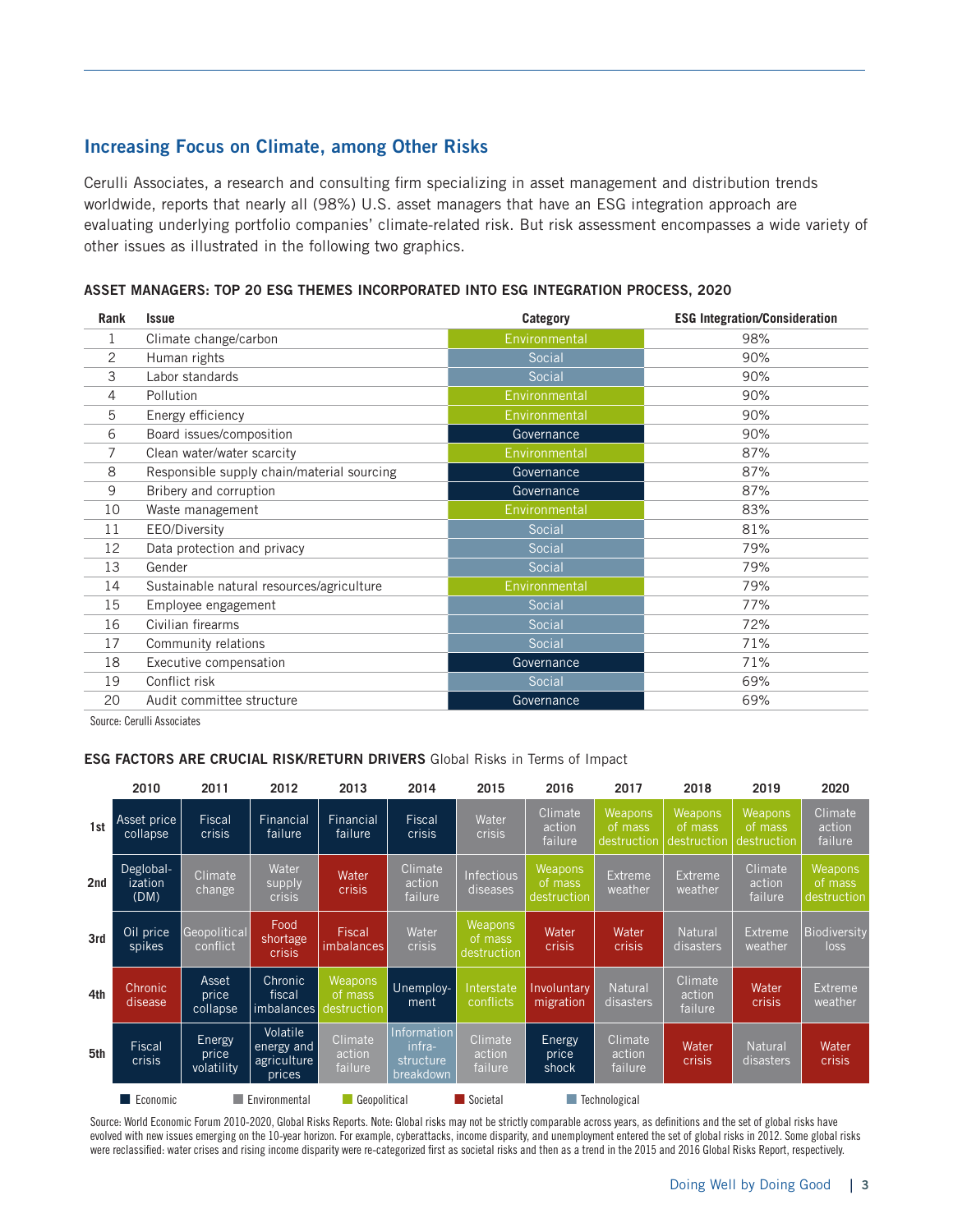## Risk and Returns

Does good ESG translate into good financial performance? According to McKinsey partner Robin Nuttall, there have been more than 2,000 academic studies and around 70 percent of them find a positive relationship between ESG scores on the one hand and financial returns on the other, whether measured by equity returns, profitability or valuation multiples.

"Increasingly, another element is the cost of capital," he added. "Evidence is emerging that a better ESG score translates to about a 10 percent lower cost of capital as the risks that affect your business, in terms of its license to operate, are reduced if you have a strong ESG proposition."2

Consider the historical returns of ESG investing as represented by the MSCI ACWI SRI Index versus the broader MSCI ACWI Index.

# Clarifying Standards

Amid the growing popularity of ESG investment products, the Securities and Exchange Commission has stepped up efforts to address disclosure gaps and compliance requirements to safeguard investors. The initial focus of a recently created Climate and ESG Task Force will be to identify any material gaps or misstatements in issuers' disclosure of climate risks under existing rules. The task force will also analyze disclosure and compliance issues relating to investment advisers' and funds' ESG strategies.

For its part, CFA Institute, a global association of investment professionals, recently published an exposure draft of global standards. "The pandemic has galvanized both interest and real action in ESG investing," said Margaret Franklin, CFA, President and CEO of CFA Institute. "And there is widespread support for standards that will bring greater clarity and efficiency to the identification, comparison and presentation of products with ESG-related features."

#### THE BENEFITS OF BEING "GOOD TO THE CORE" ESG, historically stronger risk-adjusted returns

Total Returns (Annualized) as of 6/30/21



Risk (Standard Deviation) as of 6/30/21



**Past performance is not indicative of future results.** 

Source: Allianz Global Investors US LLC, citing MSCI. The Common Inception (C.I.) date is 5/31/11, the first date MSCI World SRI Index data is available. Top bars show average annual total returns, while bottom bars show standard deviation. The MSCI ACWI SRI Index (net) includes large and mid-cap stocks across 23 Developed Markets (DM) countries and 27 Emerging Markets (EM) countries. The index is a capitalization weighted index that provides exposure to companies with outstanding Environmental, Social and Governance (ESG) ratings and excludes companies whose products have negative social or environmental impacts. Constituent selection is based on research provided by MSCI ESG Research. The MSCI ACWI Index (net) is a free float-adjusted market capitalization-weighted index that measures equity performance of Developed and Emerging Markets. The indexes are calculated on a total return basis with dividends reinvested. The indexes are unmanaged, their returns do not reflect any fees, expenses, or sales charges, and they are not available for direct investment.

While definitional and "what is considered material" issues still need to be sorted out, CFA Institute encourages the incorporation of ESG data into the investment process so that investors can be more informed about the decisions they are making.